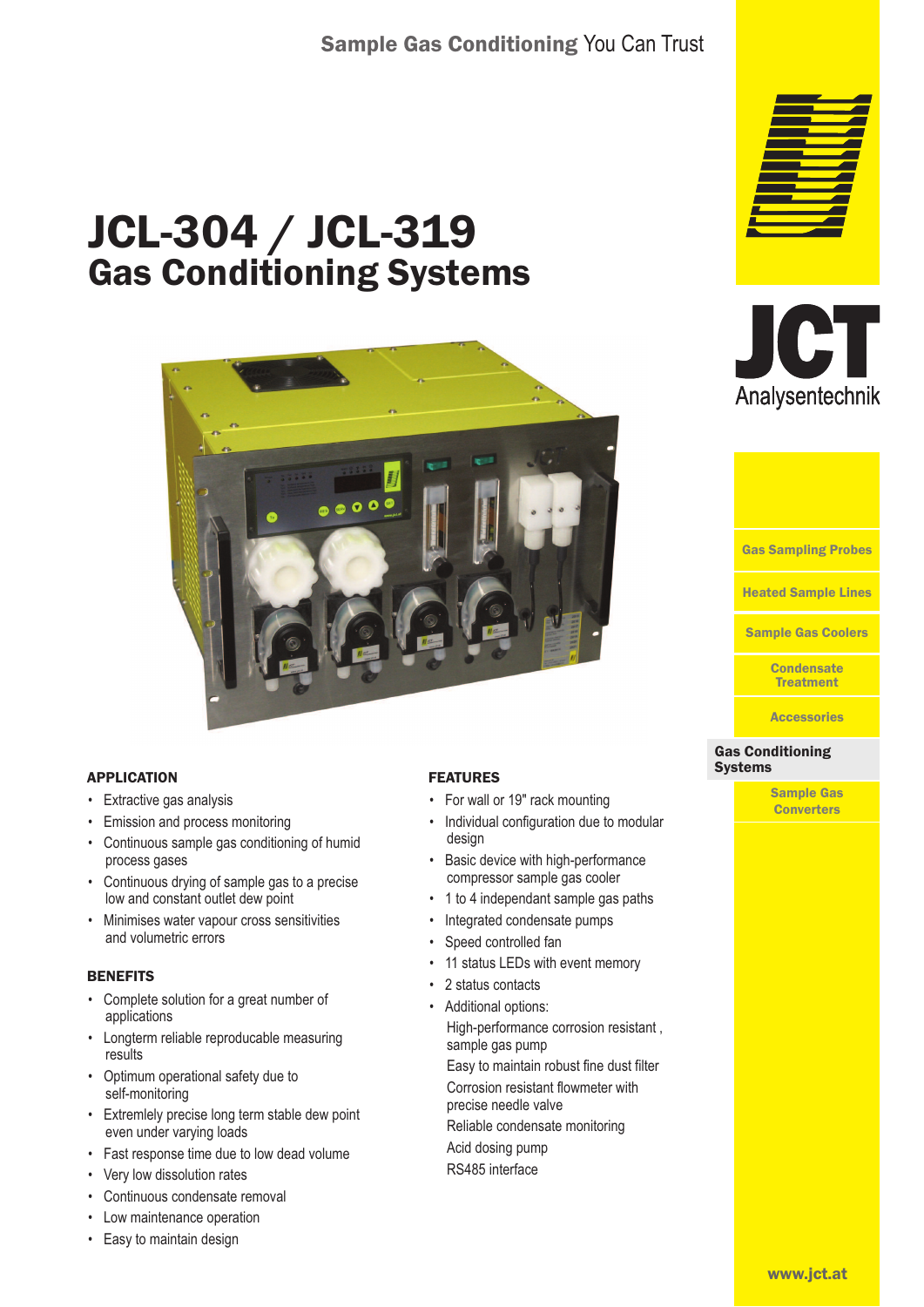# TECHNICAL DATA

| <b>Model</b>                                                                    | <b>JCL-304</b><br><b>JCL-319</b>                                                   |                    |  |  |  |
|---------------------------------------------------------------------------------|------------------------------------------------------------------------------------|--------------------|--|--|--|
| Description                                                                     | Sample gas conditioning system                                                     |                    |  |  |  |
| Cooling principle                                                               | compressor cooling with hot gas bypass                                             |                    |  |  |  |
| Number of gas paths                                                             | 1 to 4                                                                             |                    |  |  |  |
|                                                                                 | <b>Operation</b>                                                                   |                    |  |  |  |
| Flow rate*                                                                      | max. 120 Nl/hr                                                                     |                    |  |  |  |
| Gas temperature inlet*                                                          | max. $+140^{\circ}$ C                                                              |                    |  |  |  |
| Dew point inlet*                                                                | max. $+80^{\circ}$ C                                                               |                    |  |  |  |
| Dew point outlet                                                                | $+3^{\circ}$ C                                                                     |                    |  |  |  |
| Dew point stability<br>(for constant inlet conditions)                          | ±0,1K                                                                              |                    |  |  |  |
| Ambient temperature                                                             | $+5^{\circ}$ to $+45^{\circ}$ C                                                    |                    |  |  |  |
| Operating pressure                                                              | 0,2 to 2,2 bara                                                                    |                    |  |  |  |
| Ready for operation                                                             | $< 10$ min                                                                         |                    |  |  |  |
| Pressure drop at max. flow rate                                                 | 2 mbar                                                                             |                    |  |  |  |
|                                                                                 | <b>Construction</b>                                                                |                    |  |  |  |
| Dimensions over all (B x H x T)                                                 | 440 x 300 x 408 mm                                                                 | 483 x 310 x 408 mm |  |  |  |
| Installation                                                                    | stand alone or wall mounting                                                       | 19" rack mounting  |  |  |  |
| Mounting position                                                               | horizontal                                                                         |                    |  |  |  |
| Weight                                                                          | 25 to 31 kg (dependant on configuration)                                           |                    |  |  |  |
| Housing, colour                                                                 | sheet steel 1,5 mm, powder coated,<br>RAL 1016 S, front alu nature                 |                    |  |  |  |
| Material heat exchanger                                                         | <b>PVDF</b>                                                                        |                    |  |  |  |
| Dead volume per gas path                                                        | 48 ml                                                                              |                    |  |  |  |
| Connection sample gas / condensate outlet                                       | PVDF hose fitting DN 4/6 mm                                                        |                    |  |  |  |
| Approvals / signs                                                               | <b>CE</b>                                                                          |                    |  |  |  |
|                                                                                 | <b>Electrics</b>                                                                   |                    |  |  |  |
| Power supply                                                                    | 220 to 240 VAC 50/60 Hz or<br>100 to 115 VAC 50/60 Hz                              |                    |  |  |  |
| Power consumption (depending on load,<br>ambient temperature and configuration) | 200 to 345 VA                                                                      |                    |  |  |  |
| Connection power / status signal /sample gas pump                               | 3 x connector EN175301-803 form A / B<br>with PG 9 panduit, 3/4 pole               |                    |  |  |  |
| Fusing                                                                          | external on installation site, fuse characteristic C:<br>230 VAC 6 A; 115 VAC 10 A |                    |  |  |  |
| Protection class                                                                | IP 20 (EN 60529)                                                                   |                    |  |  |  |
| On time                                                                         | 100 %                                                                              |                    |  |  |  |
| Alarm set points                                                                | $< 0 / > +10^{\circ}C$                                                             |                    |  |  |  |
| Status relay                                                                    | volt free changeover contact                                                       |                    |  |  |  |
| Gas sample pump relay                                                           | volt free contact NC                                                               |                    |  |  |  |
| Switching capacity relays                                                       | max. 250 VAC / 8 A (1,5 A at 250 VDC); min. 5 VADC 5 mA                            |                    |  |  |  |
| Data interface (option)                                                         | DB 9 female                                                                        |                    |  |  |  |
| Interface protocol (option)                                                     | <b>RS485 / ST Bus</b>                                                              |                    |  |  |  |
| Bus cable length max.                                                           | 1000 m                                                                             |                    |  |  |  |

\* Results from the effective cooling capacity at 25°C ambient temperature and 3°C outlet dew point and can be influenced by further operational parameters

\*\* With internal sample gas pump use pump relay for release of this internal pump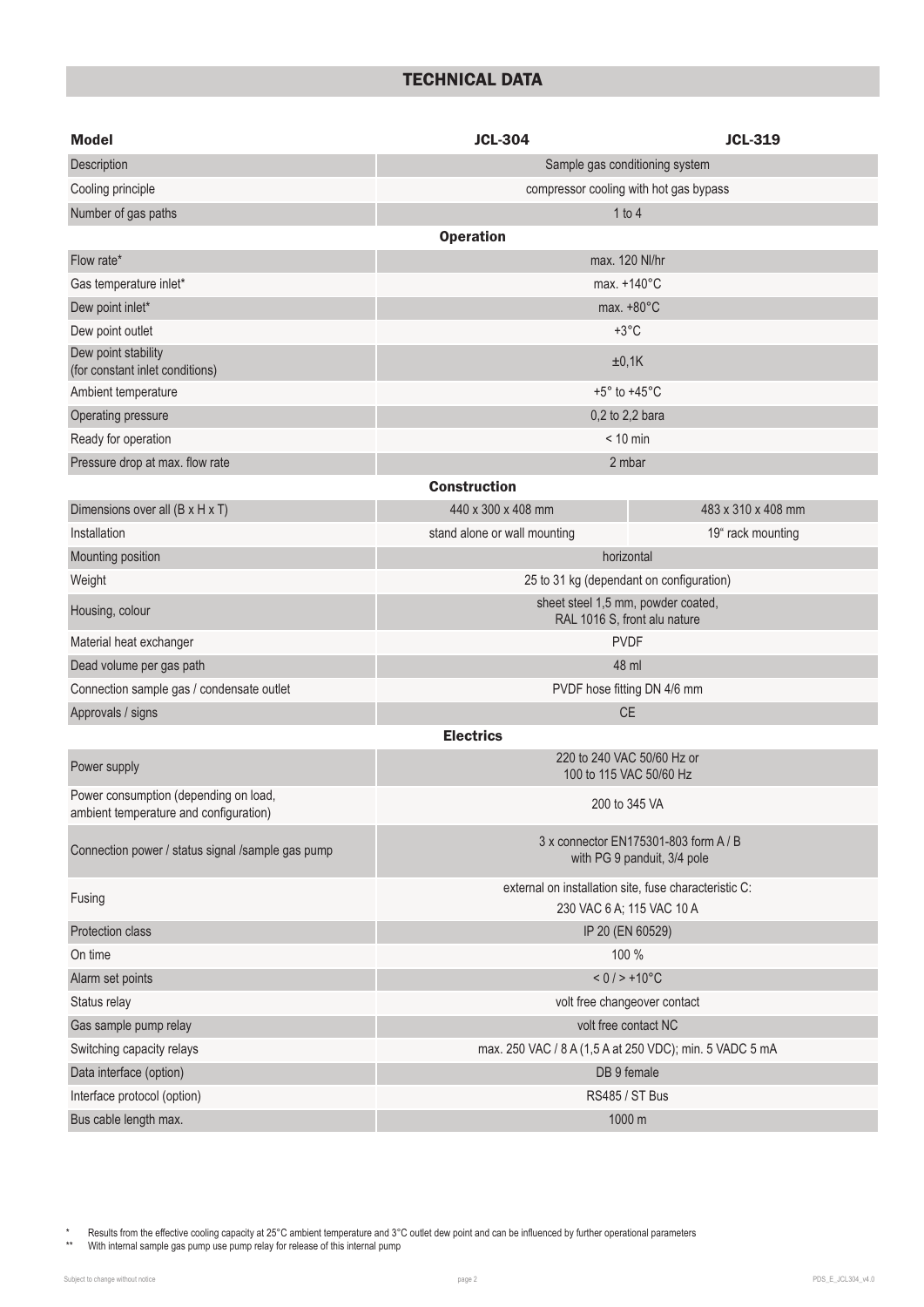# DIMENSIONS

Dimensions in mm



 $\overline{310}$ 234.95



483

 $\Box$  $\Box$ 

C b

(c

⊚

 $\overline{\overset{\cdots}{\theta\overset{\cdots}{\theta\overset{\cdots}{\theta\overset{\cdots}{\theta\overset{\cdots}{\theta\overset{\cdots}{\theta\overset{\cdots}{\theta\overset{\cdots}{\theta\overset{\cdots}{\theta\overset{\cdots}{\theta\overset{\cdots}{\theta\overset{\cdots}{\theta\overset{\cdots}{\theta\overset{\cdots}{\theta\overset{\cdots}{\theta\overset{\cdots}{\theta\overset{\cdots}{\theta\overset{\cdots}{\theta\overset{\cdots}{\theta\overset{\cdots}{\theta\overset{\cdots}{\theta\overset{\cdots}{\theta\overset{\cdots}{\theta\overset{\cdots}{\theta\$ C

**JCT** 



 $\bullet$ 舅 1888  $46$  $6 \frac{361.5}{48}$ ,6 456,1  1/-\*/.-..\*-.\*/'.\*-\*.2\*-3/ \*4%'%\*5'(1

# APPLICATION EXAMPLES / GAS FLOW DIAGRAMS



| A  | Gas heat exchanger |
|----|--------------------|
| B. | Condensate pump    |
| C. | Condensate sensor  |

Part No. JCL-319.24422200

|    | Fine dust filter                                                                               |
|----|------------------------------------------------------------------------------------------------|
| F. | Flow meter with needle valve                                                                   |
|    | External sample gas pump (not included, suitable sample pumps<br>are to be found in chapter 5) |
| G. | Dosing pump                                                                                    |